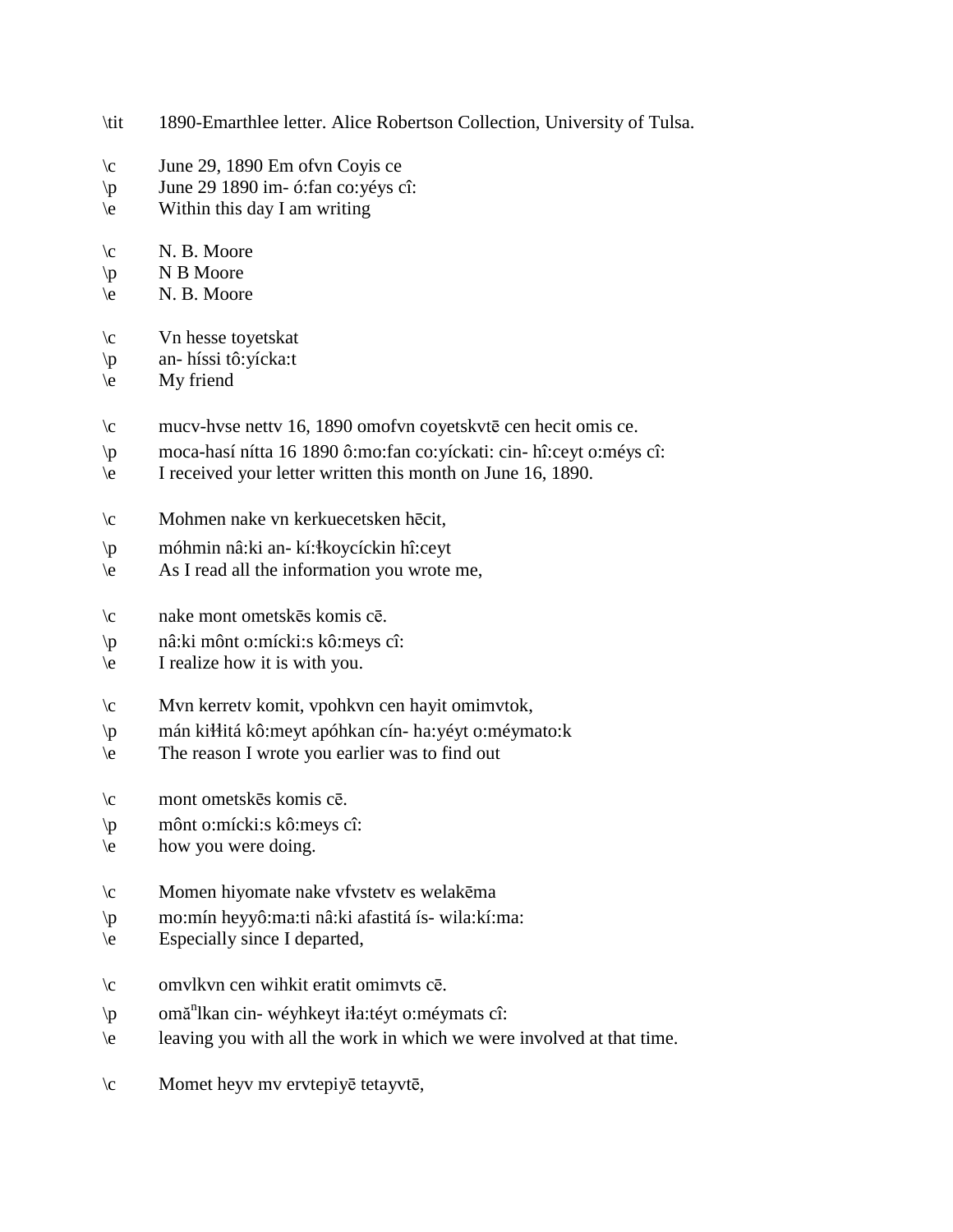- $\pi$  mo:mít hiyá má i $\pi$ áti:payí: títa:yatí:
- \e However, I returned here
- \c mv vculvke hokkolatet, mont omekvs komet etenkērusēt omet omatsken eratit omimvts cē.
- \p má acolakí hokkô:la:tit mônt omíkas kô:mit itinkĭ:<sup>n</sup>łosit o:mít o:má:ckin iła:téyt o:méymats
- cî:

\e knowing that the two elders are able to make decisions and that all of you clearly understood the work.

- $\c$  Mont ome mvtot,
- \p mónt o:mí: mátot
- \e And since then,

\c estomusekon tvkliket omis cē.

- \p istô:mosíkon taklêykit o:méys cî:
- \e I am doing pretty good here.
- \c Momen heyv opunvkv etefullat, nake este eyackekis este hueret ocet omvns cē.
- \p mo:mín hiyá oponaká itífollâ:t nâ:ki ísti iya:ckíkeys ísti hôy!it o:cít o:máns cî:
- \e Sometimes a person finds himself the subject of rumors not to his liking.
- \c Mv omēn epohvkerricet este setefullen pohvkēt os cē.
- \p má ó:mi:n ipohhakí!!eycít ísti sítifollín po:hakí:t ô:s cî:
- \e From time to time I hear such rumors being circulated.
- \c Mv opunvkv tat, ē oketvt omēs komiyēt os cē.
- \p má oponaká -ta:t í:<sup>n</sup> okítat o:mí:s ko:mayí:t ô:s cî:
- $\leq$  I believe that such talk is only that.
- \c Este-cate oh fvccv opunvkvn wvcenv nvkaftate kakvtē [?] oh kerkuecetvn vn rvpvranaten
- \p isti-cá:ti oh- fácca oponakán wacína naka:ftâ:ti kâ:kati [?] oh- ki:!koycitán an- !apá!a:nâ:tin

\e It was shortly after we hired a representative to protest the discussion of government officials on certain Indian

matters,

- \c esten pahleyē vcuwusekon atit omimvts cē.
- \p ístin páhliyi: acówosíko:n a:téyt o:méymats cî:
- $\leq$  that I returned home.
- \c Mont omemvtok.
- \p mónt o:mimáto:k
- \e That is how it was.